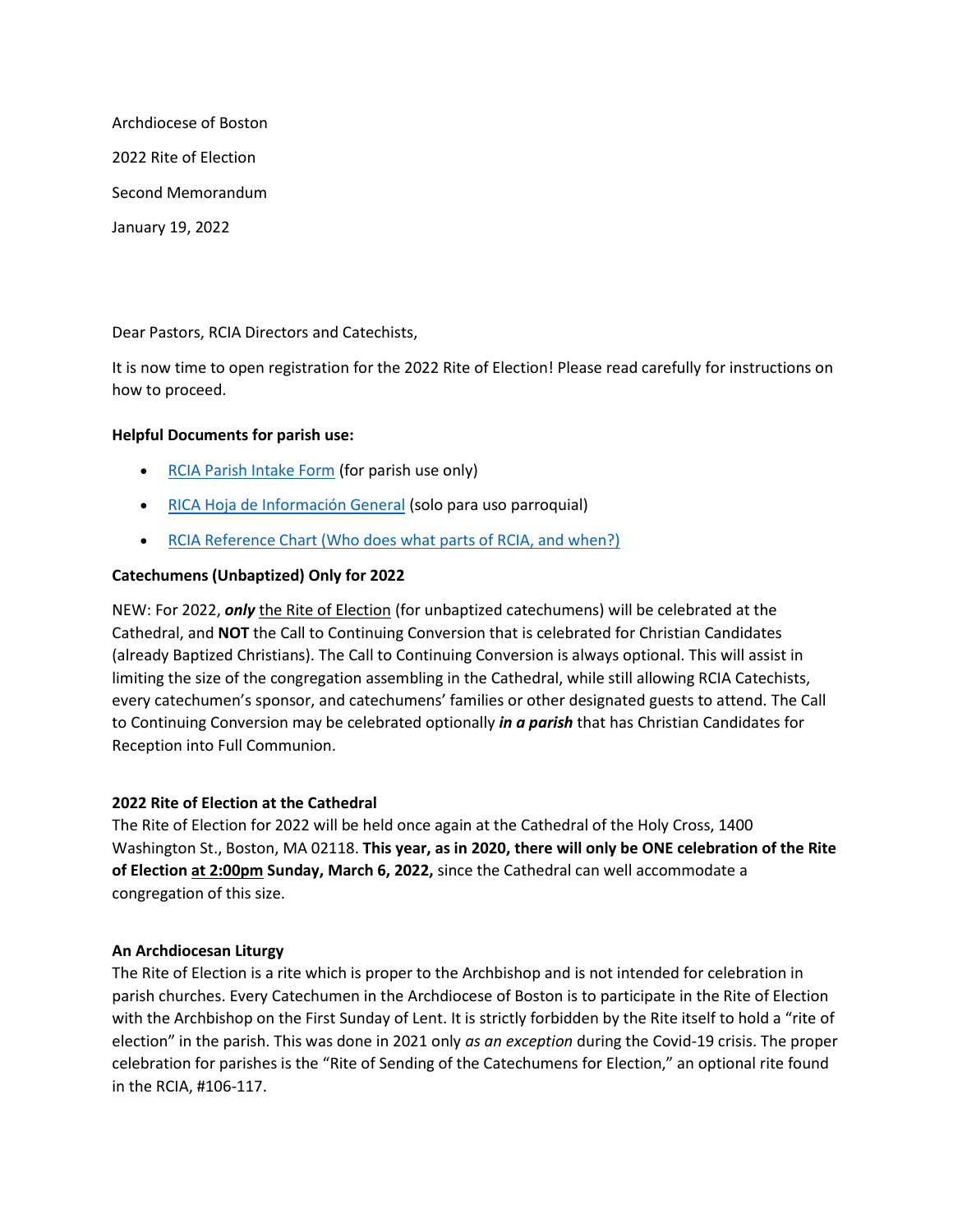# **Registration**

Registration for the Rite of Election is now open!

Registration steps:

- 1. Download the attached Excel form and save it
- 2. Enter the required information, noting that there are three tabs at the bottom of the Excel sheet: Instructions, Catechumens, Information
- 3. Save your completed registration form
- 4. Email the Excel file as an attachment to [RiteofElection@rcab.org](mailto:RiteofElection@rcab.org)
- 5. Be sure to be clear about the full name and city/town of your parish (i.e. We have a lot of St. Mary's in the Archdiocese!)

## **Parish-based Books of the Elect**

Since 2020, each parish (or multi-parish collaborative) has been asked to have its own Book of the Elect. If parishes already have one to use, this may be used. For collaboratives or parishes that have recently merged, and which already have a Book of the Elect, this same book may be used. The simple solution is to write the name of the newly merged parish at the top of the page to be used this year. Any parish or collaborative that did not receive a free Book of the Elect from the Archdiocese should email me at [tlyman@rcab.org](mailto:tlyman@rcab.org) to arrange to receive one.

## **IMPORTANT:**

• PARISH INTAKE INFO: If you haven't done so already, please be sure to gather proper information for each Catechumen/Candidate using the RCIA Parish Intake Form (see above). We have created this form for parish use to collect the information.

• REGISTRATION: Download the attached Excel form and save it, then enter the required information, save it again, and email it as an attachment t[o RiteofElection@rcab.org](mailto:RiteofElection@rcab.org)

• MARRIAGE ISSUES: Check that marriage issues are resolved *before* you present people at the Rite of Election. This may include checking the marital history *of the spouses* of candidates and catechumens. Failure to deal with these cases has resulted in hurt and disappointment in the past. Emailing your completed Registration Form indicates to us that you *have addressed* any marriage issues.

• BAPTISMAL CERTIFICATES: Obtain and have on file in the parish a copy of the baptismal certificate from the church of the candidate's baptism.

## **Recommendations for In-Parish Rites**

CALL TO CONTINUING CONVERSION: In 2022, the optional Call to Continuing Conversion (for Baptized Christian Candidates) *may be celebrated locally in the parish* (or in one of the parishes of a multi-parish collaborative) at the discretion of the Pastor/Administrator. The directives to celebrate the Call to Continuing Conversion in the parish are found at RCIA, #446-458.

Please note that the Call to Continuing Conversion in the parish need not be celebrated on any particular date. Unlike the Rite of Election and the Scrutinies, *it is not tied to any particular Sunday of*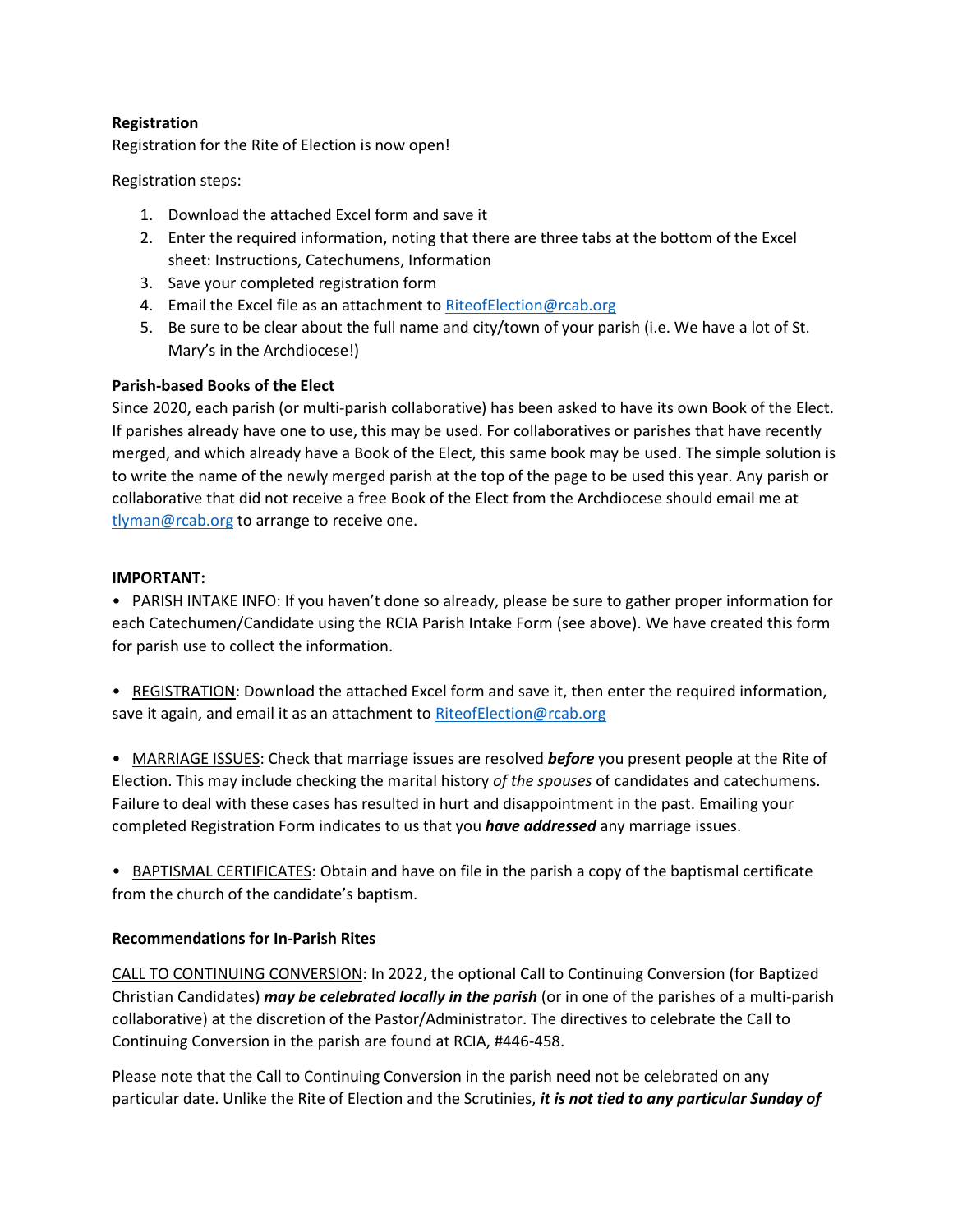*Lent*. If you have catechumens (unbaptized), you may wish to celebrate the Call to Continuing Conversion before Lent, so as not to crowd the Lenten Sundays with additional rites related to the RCIA.

Note also that *none of the optional rites* related to Christian Candidates are required to be celebrated, neither by the RCIA itself, nor by the Archdiocese of Boston. Pastors and Administrators are free to choose from the options offered by the RCIA for these cases. The Office of Divine Worship is happy to offer consultation with any pastor or RCIA director who would like to explore the possibilities. Simply call or email us!

SCRIPT ATTACHED FOR THE IN-PARISH CELEBRATION OF THE CALL TO CONTINUING CONVERSION: We have edited a script for use in the liturgy when celebrating the Call to Continuing Conversion as part of Sunday Mass highlighting all prayers, other texts, and rubrics for pastor/celebrant, RCIA director, candidates and sponsors, congregation, deacon or lector, and musicians. We are attaching it as a Word document to allow for easy copying and pasting of needed texts in the creation of pew worship aids, or if you wish to include the congregational responses in a page of your parish bulletin, as you may already do with your music or readings. Note that not all of the General Intercessions need be used; rather, select one or more and add them to your usual Sunday prayers of the faithful to be read by the Deacon or a Lector. Note also that in the smaller setting of the parish, the names of Christian Candidates may be called aloud as they are invited forward for the rite—all explained in the document.

RITE OF SENDING OF THE CATECHUMENS FOR ELECTION: An optional rite found in the RCIA, #106-117, the Sending of the Catechumens for Election provides an opportune time for catechumens to sign the Book of the Elect. It is necessary that catechumens sign the Book of the Elect prior to coming to the Cathedral for the Rite of Election, since signing the books is no longer part of the Archdiocesan celebration of the Rite of Election. Additionally, celebrating this rite at the principal parish Mass allows the faithful gathered to participate in the journey of the catechumens toward Christian Initiation by means of their visible support and prayers, prayers which will undoubtedly benefit each catechumen.

If a parish or collaborative chooses to celebrate this rite, it may do so at any time prior to the Rite of Election, whether on the First Sunday of Lent at a morning Mass (or Saturday Vigil Mass), or on the Sunday prior to Ash Wednesday. If including the signing of the Book of the Elect within the rite at Mass, this may be done as specified in RCIA #113 where it reads (note my comments in brackets, and my emphases in **bold**): "113. If the signing of the Book of the Elect is to take place in the presence of the bishop [Not being done in the Archdiocese of Boston], it is omitted here. However, if the signed Book of the Elect is to be presented to the bishop in the rite of election [this is what we are doing in Boston], **the catechumens may now come forward to sign it or they should sign it after the celebration or at another time prior to the rite of election**."

Feel free to reach out to me with any questions via email or phone! Please know of our prayers for you, your Catechumen and Candidates.

Sincerely yours in Christ,

## **Thomas Lyman**